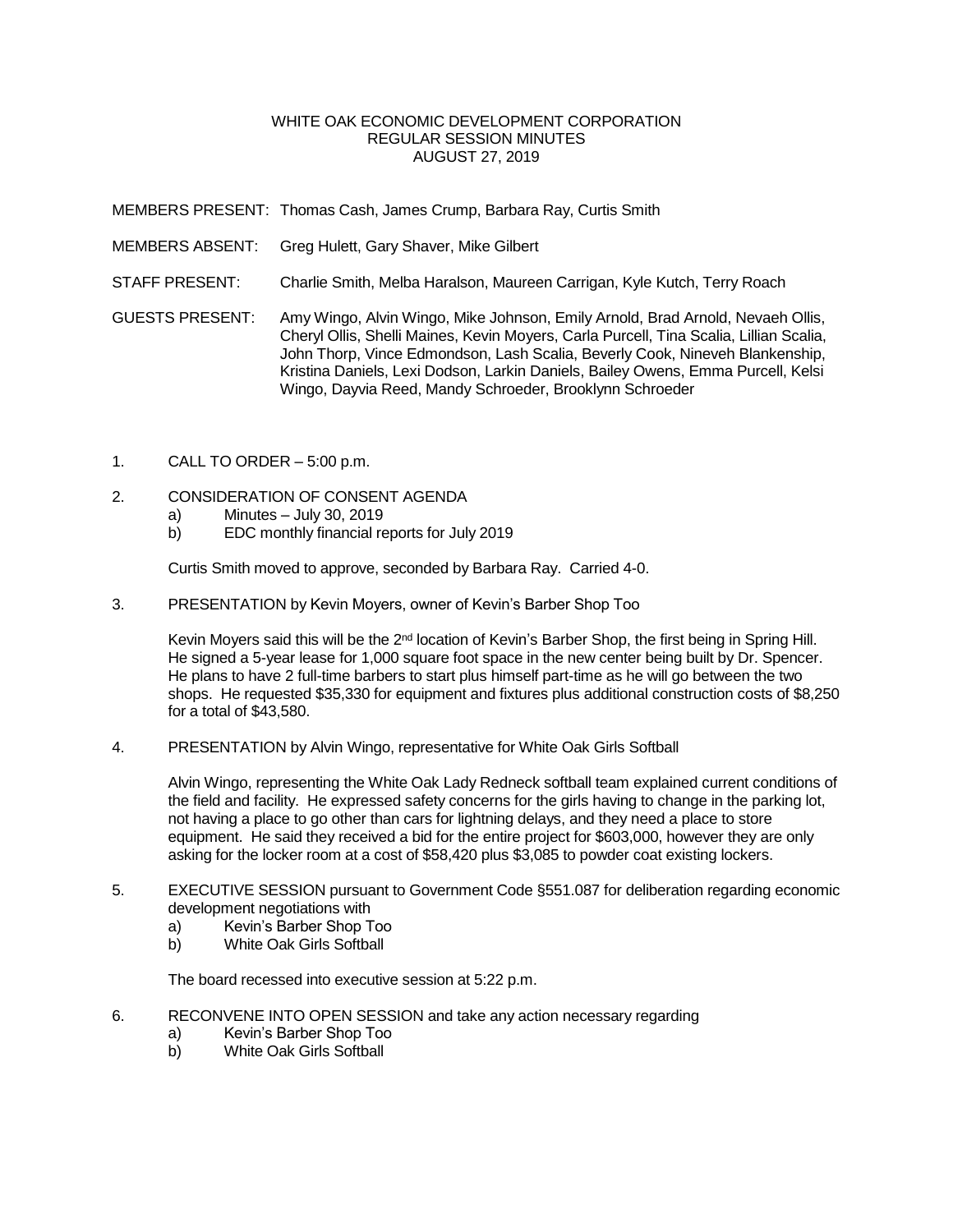WOEDCO Meeting Minutes August 27, 2019 Page 2

The board reconvened into open session at 5:50 p.m. and took the following action:

- a) Kevin's Barber Shop Too Curtis Smith moved to offer a \$10,000 grant for equipment. Motion seconded by James Crump. Carried 4-0.
- b) White Oak Girls Softball Thomas Cash stated that WOEDCO would like to see a partnership with the city and school, each giving 1/3 of the cost. Curtis Smith moved to grant 1/3 of the cost (approximately \$20,500) contingent upon other two entities also doing 1/3. Motion was seconded by James Crump. Carried 4-0.
- 7. CONSIDERATION of non-compliant performance agreements
	- a) Weezer's Charlie Smith said they had a \$15,000 grant and are out of compliance and out of business. James Crump moved to approve a letter of forgiveness, seconded by Barbara Ray. Carried 4-0.
	- b) Coffee-ology Charlie Smith stated this should have been for Doodle Properties, which will be placed on next month's agenda.
	- c) Hard Bean Coffee Café Curtis Smith move to amend the agreement by extending the date to 11/1/19, seconded by James Crump. Carried 4-0.
- 8. CONSIDERATION of Greg Hulett's letter of resignation effective 9/30/19

*It has been my pleasure to serve on the WOEDCO Board for the past few years. I have enjoyed being a part of helping local businesses grow. However, travel and family are beginning to take more of my time, and I don't want to be a placeholder for a position that deserves a more active member.*

*Please accept this email as my resignation from the WOEDCO Board, effective September 30, 2019.*

*Although I am leaving the board I will still be supporting and monitoring WOEDCO from a City Council level. I strongly suggest you implement a standard set of guidelines when qualifying a prospective business for incentives. I have been very concerned about the inconsistency of the awards over the past 3 years.*

*Thanks and continued success, Gregory J. Hulett*

James Crump moved to accept the letter of resignation, seconded by Curtis Smith. Carried 4-0.

## 9. STAFF REPORTS & UPDATES

- a) Director Smith said he would one day like to see WOEDCO purchase property. He said he would like to recruit Chick Fil A and believes the intersection of Hwy 42 & Hwy 80 would be a prime location.
- b) Asst. City Manager Haralson said there will be budget amendments and the budget for next fiscal year on the next agenda.

## 10. ADJOURNMENT

Barbara Ray moved to adjourn at 6:08 p.m., seconded by Curtis Smith. Adjourned by consensus.